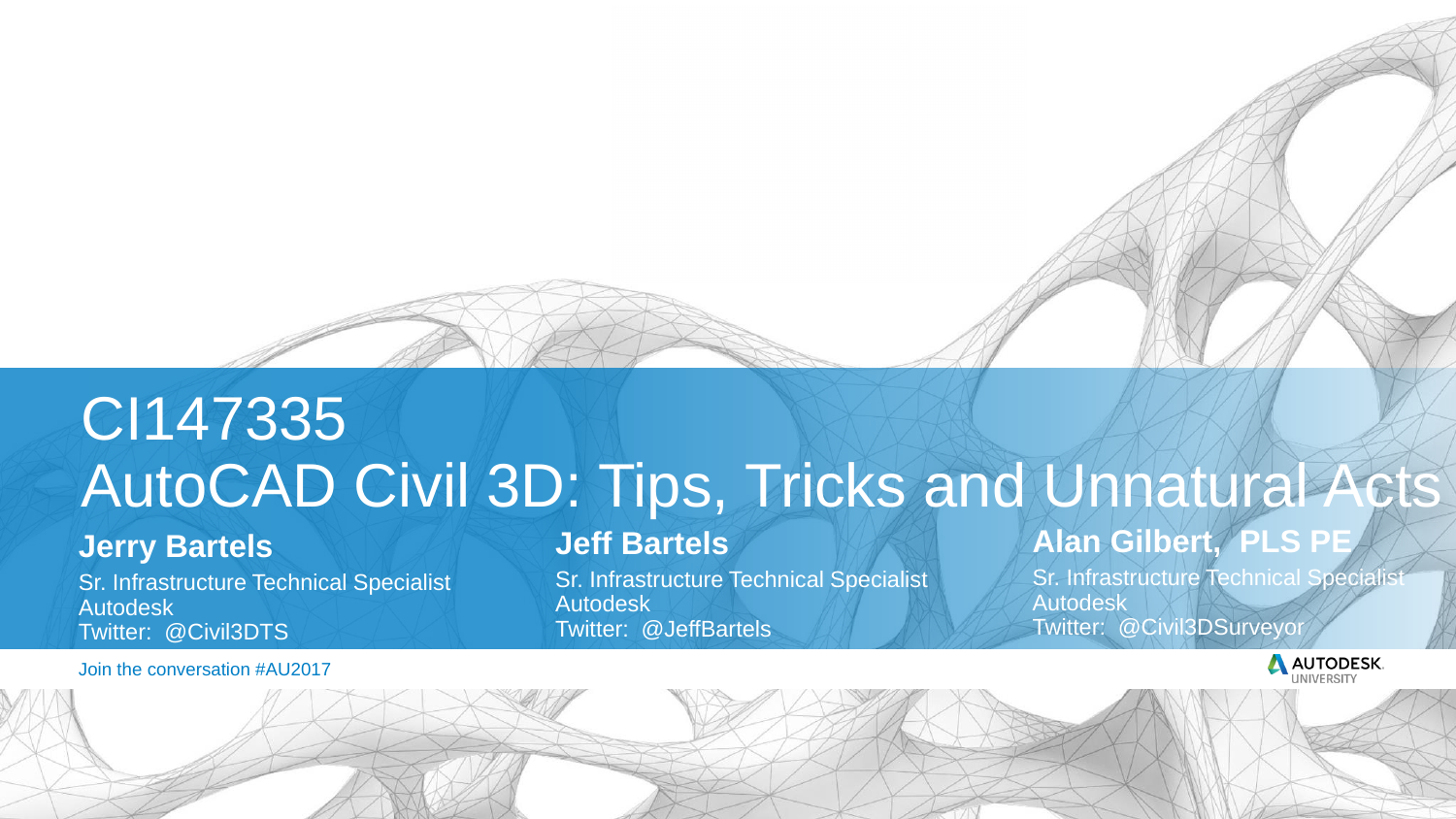### **Overview:**

#### **Learning Objectives:**

- Learn how to automate several tasks
- Learn how to make more use of underutilized features
- Learn how to capitalize on several standard functions in new ways
- Discover several useful undocumented commands

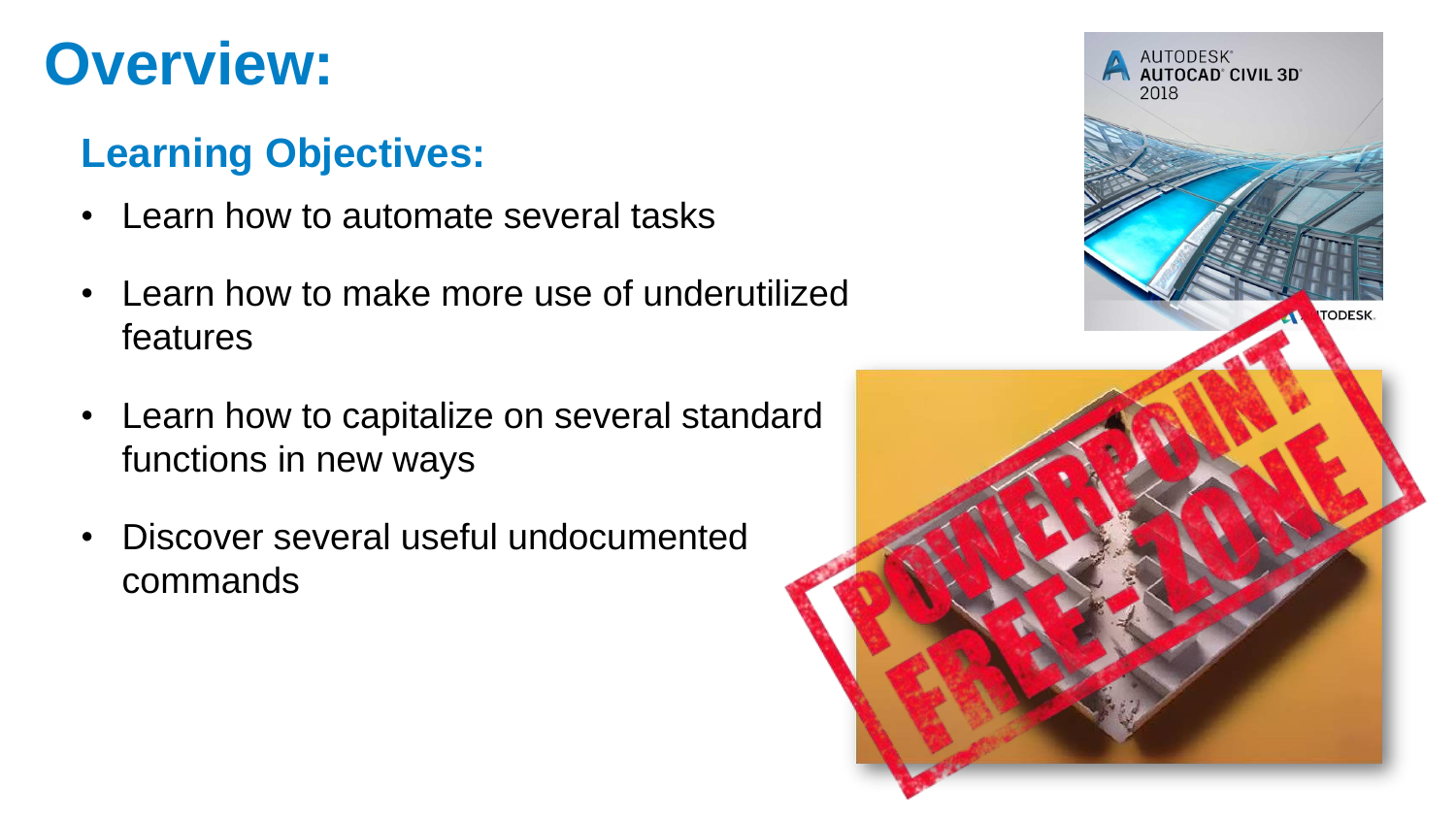## **Audience Participation:**

#### **It's time for competitive Trivia!!!**



## Join at kahoot.it



## Kahoot

#### **Game PIN**

**Enter** 

Create your own kahoot for **FREE at getkahoot.com**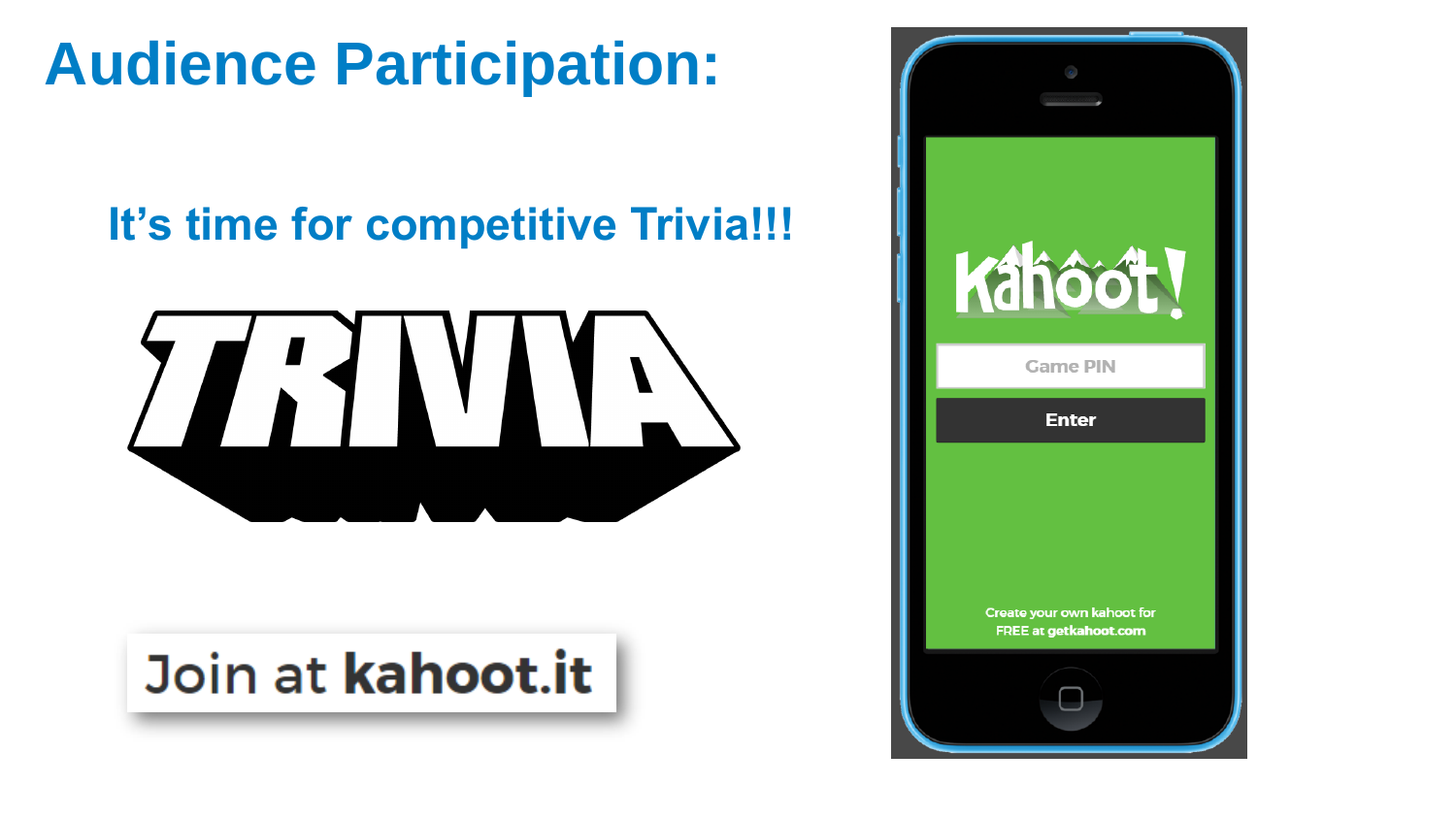- Your class feedback is critical. Fill out a **class survey** now.
- Use the AU mobile app or fill out a class survey online.
- Give feedback after each session.
- **AU speakers will get feedback** in real-time.



 **Your feedback results in better classes and a better AU experience.**

## **How did we do?**